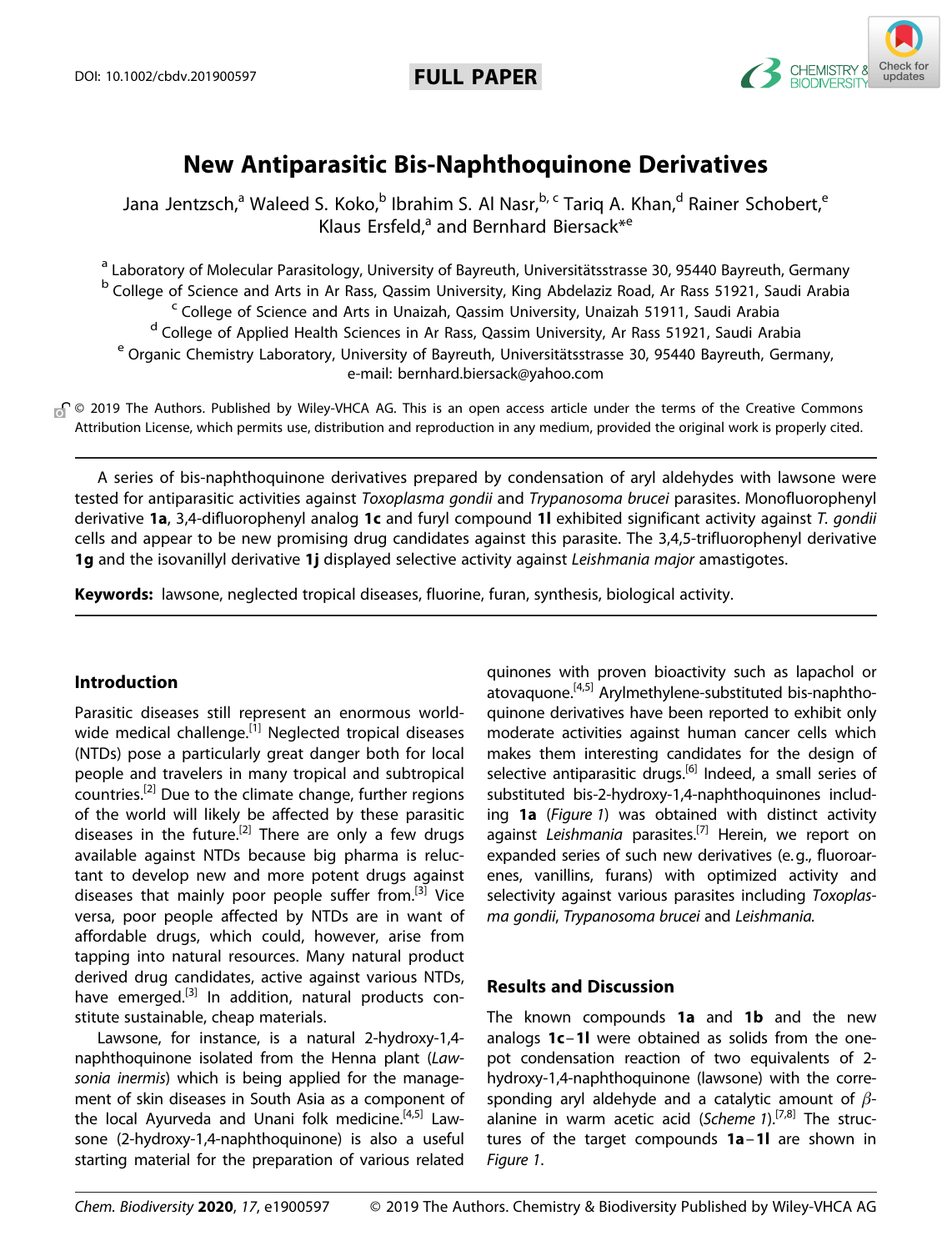



**Figure 1.** Structures of target compounds **1a**–**1l**.



**Scheme 1.** Synthesis of bis-naphthoquinone derivatives. Reagents and conditions: i) Aryl aldehyde (0.5 equiv.), cat. *β*alanine, AcOH, 50°C, 2 h, 30–62%.

The antiparasitic activity of the compounds **1a**–**1l** was initially tested against *Toxoplasma gondii* and *Trypanosoma brucei* parasites and compared with the toxicity against normal kidney epithelial Vero cells (*Table 1*). The best performing compounds **1a** and **1c** exhibited good and similar activities against *T. gondii* cells with **1c** showing a better selectivity for *T. gondii* cells over Vero cells. Like **1a**, the pentafluorophenyl derivative **1h** was more toxic to normal Vero cells than to *T. gondii* cells. Atovaquone, which is commonly applied for the treatment of toxoplasmosis, was used as positive control and displayed the highest activity and selectivity.<sup>[9]</sup> However, the toxicity of the most bisnaphthoquinones (except for **1a** and **1h**) to Vero cells was distinctly lower when compared with atovaquone. In contrast to this varied spectrum of activities against *T. gondii*, all compounds, except **1a** and **1i** which displayed low double-digit  $IC_{50}$  values, were virtually inactive against *T. b. brucei* cells. Pentamidine, an approved drug for the treatment of sleeping sickness, was applied as positive control with activity in the nano-molar concentration range.<sup>[10]</sup>

The compounds **1a**–**1l** were also tested against *Leishmania major* promastigotes and amastigotes in comparison to normal Vero cells (*Table 2*). Compounds **1a** and **1h** showed similar moderate activities against the promastigotes ( $EC_{50}$ =35.0 μM for **1a** and 35.5 μM for **1h**). Compounds **1c** and **1f** were most active against the amastigotes ( $EC_{50} = 23.7 \mu$ M for **1c** and 22.6 μM for **1f**) and more active than the known compound **1a**. However, these compounds showed only poor selectivity. In contrast to that, compounds **1g** and **1j** displayed only slightly weaker activities than **1c** and **1f** against the amastigotes ( $EC_{50} = 34.1$  μm for **1g** and 37.9 μM for **1j**) but reasonable selectivity when compared with their effects on Vero cells  $(S=4.18$  for **1g** and more than 2.64 for **1j**). The activity of the known compound **1a** against *L. major* promastigotes  $(EC_{50} = 35.0 \mu M)$  was much lower when compared with its published activities against *L. amazonensis* (IC<sub>50</sub>= 0.6 μM) and *L. braziliensis* promastigotes (IC<sub>50</sub>= 0.8  $\mu$ M).<sup>[7]</sup> Amphotericin B was applied as a proper positive control for the tests with *L. major* parasites despite of its severe side-effects.<sup>[11]</sup> In this study, the toxicity of amphotericin B to Vero cells was distinctly higher when compared with **1g** and **1j**, for example, which did not harm Vero cells at doses of 100 μm and still showed moderate activity against amastigotes.

#### **Conclusions**

A series of bis-naphthoquinone derivatives with variance in the aryl residue at the bridging methylene carbon were prepared and tested on various protozoal parasites against which they showed distinctly different activities. We identified compounds that were remarkably active against *T. gondii* cells (e.g., the fluorophenyl derivatives **1a** and **1c**, and the furan **1l**), and sufficiently selective for *L. major* amastigotes (e.g., the fluorophenyl derivative **1g** and isovanillyl derivative **1j**) to warrant further drug optimization studies. It should be noted that in our tests with different parasites we could not confirm the excellent activities published for **1a**.<sup>[7]</sup> Although this compound was among the most active ones of this series, its toxic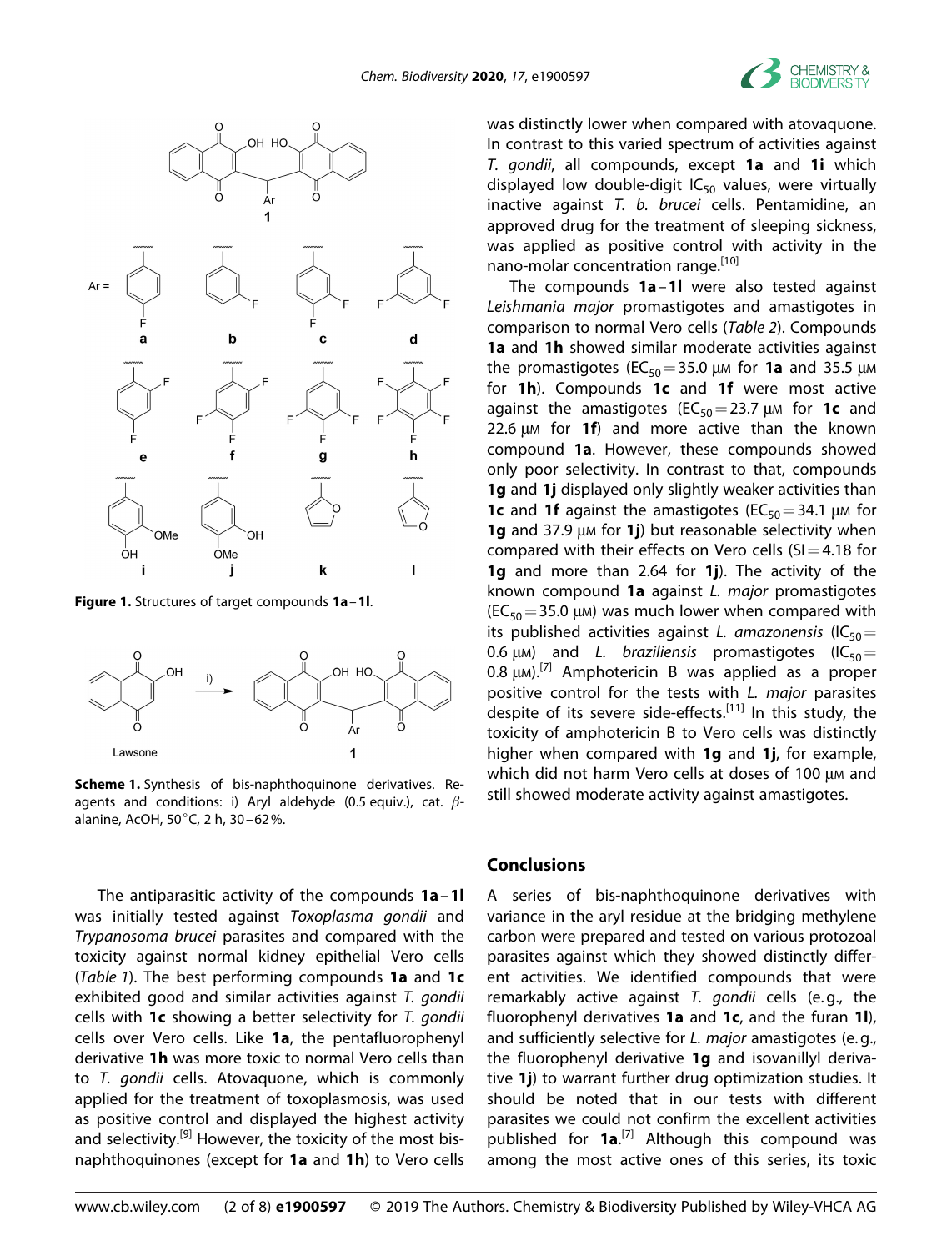

| Compound    | $IC_{50}$ (Vero, [µM]) | $EC_{50}$ (T. gondii, [µM]) | SI (Vero/T. gondii) <sup>[b]</sup> | $IC_{50}$ (T. b. brucei, [ $\mu$ M]) | SI (Vero/T. b. brucei) <sup>[c]</sup> |
|-------------|------------------------|-----------------------------|------------------------------------|--------------------------------------|---------------------------------------|
| 1a          | 6.78                   | 11.64                       | 0.58                               | 15.6                                 | 0.43                                  |
| 1b          | 53.48                  | 26.63                       | 2.0                                | >10                                  |                                       |
| 1c          | 17.63                  | 13.95                       | 1.26                               | >10                                  |                                       |
| 1d          | 27.54                  | 34.53                       | 0.80                               | >100                                 |                                       |
| 1e          | 39.37                  | 27.94                       | 1.41                               | >10                                  |                                       |
| 1f          | 24.06                  | 23.86                       | 1.01                               | >10                                  |                                       |
| 1g          | 142.3                  | 48.94                       | 2.91                               |                                      |                                       |
| 1h          | 6.88                   | 21.47                       | 0.32                               | 72.3                                 | 0.10                                  |
| 1i          | >100                   | 109.0                       |                                    | 27.8                                 | >3.60                                 |
| 1j          | >100                   | 59.28                       |                                    |                                      |                                       |
| 1k          | 57.41                  | 25.33                       | 2.27                               | >100                                 |                                       |
| 11          | 68.25                  | 23.22                       | 2.94                               | >10                                  |                                       |
| AmB         | 7.7                    |                             |                                    |                                      |                                       |
| Pentamidine | -                      |                             |                                    | $0.042^{[d]}$                        |                                       |
| <b>ATO</b>  | 9.5                    | 0.07                        | 136                                |                                      |                                       |

**Table 1.** Effective concentrations EC<sub>50</sub> of compounds **1a**−1**l** when applied to cells of *Toxoplasma gondii* and their inhibitory concentrations IC50 when applied to *Trypanosoma brucei brucei* cells as well as IC50 values for Vero (African green monkey kidney epithelial) cells.<sup>[a]</sup> Amphotericin B (AmB), pentamidine, and atovaquone (ATO) were applied as positive controls.

 $[$ a] Values are the means of at least three independent experiments (SD  $\pm$ 15%). They were derived from concentration–response curves obtained by measuring the percentage of vital cells relative to untreated controls after 72 h. <sup>[b]</sup> Selectivity index (EC<sub>50</sub>/IC<sub>50</sub>) calculated from the corresponding EC<sub>50</sub> (*T. gondii*) and IC<sub>50</sub> (Vero) values. <sup>[c]</sup> Selectivity index calculated from the corresponding IC<sub>50</sub>  $(T. b. brucei)$  and  $IC_{50}$  (Vero) values.  $\left[$ <sup>d]</sup> Value is taken from ref.  $[8]$ .

Table 2. Effective concentrations EC<sub>50</sub> of compounds 1a-1l when applied to promastigotes and amastigotes of *Leishmania major.*[a] Amphotericin B (AmB) was applied as positive control.

| Compound       | $EC_{50}$ (promastigotes, [µM]) | $EC_{50}$ (amastigotes, [ $\mu$ M]) | SI (Vero/promastigotes) <sup>[b]</sup> | SI (Vero/amastigotes) <sup>[c]</sup> |
|----------------|---------------------------------|-------------------------------------|----------------------------------------|--------------------------------------|
| 1a             | 35.0                            | 32.4                                | 0.19                                   | 0.21                                 |
| 1b             | 116.0                           | 48.0                                | 0.46                                   | 1.12                                 |
| 1 <sub>c</sub> | 92.5                            | 23.7                                | 0.19                                   | 0.74                                 |
| 1d             | 89.1                            | 77.2                                | 0.31                                   | 0.36                                 |
| 1e             | 83.0                            | 36.4                                | 0.48                                   | 1.08                                 |
| 1f             | 76.5                            | 22.6                                | 0.32                                   | 1.06                                 |
| 1g             | 108                             | 34.1                                | 1.32                                   | 4.18                                 |
| 1h             | 35.5                            | 30.1                                | 0.19                                   | 0.23                                 |
| 1i             | > 200                           | 106.0                               | -                                      | > 0.94                               |
| 1j             | 97.4                            | 37.9                                | >1.03                                  | >2.64                                |
| 1k             | 101                             | 33.5                                | 0.57                                   | 1.71                                 |
| $\mathbf{1}$   | 94.1                            | 53.7                                | 1.27                                   | 0.73                                 |
| AmB            | 0.83                            | 0.47                                | 9.6                                    | 16.4                                 |

 $[$ a] Values are the means of at least three independent experiments (SD  $\pm$ 15%). They were derived from concentration–response curves obtained by measuring the percentage of vital cells relative to untreated controls after 72 h. <sup>[b]</sup> Selectivity index (IC<sub>50</sub>/EC<sub>50</sub>) calculated from the corresponding IC<sub>50</sub> values for Vero cells and the EC<sub>50</sub> values against *L. major* promastigotes. <sup>[c]</sup> Selectivity index calculated from the corresponding  $IC_{50}$  values for Vero cells and the  $EC_{50}$  values for *L. major* amastigotes.

effect on normal epithelial Vero cells is unfavorable for an antiparasitic drug. It might hold, however, like the new compound **1h**, some potential as an antitumoral drug candidate.

## **Experimental Section**

#### *General*

All starting compounds were purchased from Aldrich. The known compounds **1a** and **1b** were prepared according to literature procedures.<sup>[7,12]</sup> The following instruments were used: melting points (uncorrected), Gallenkamp; IR spectra, PerkinElmer Spectrum One FT-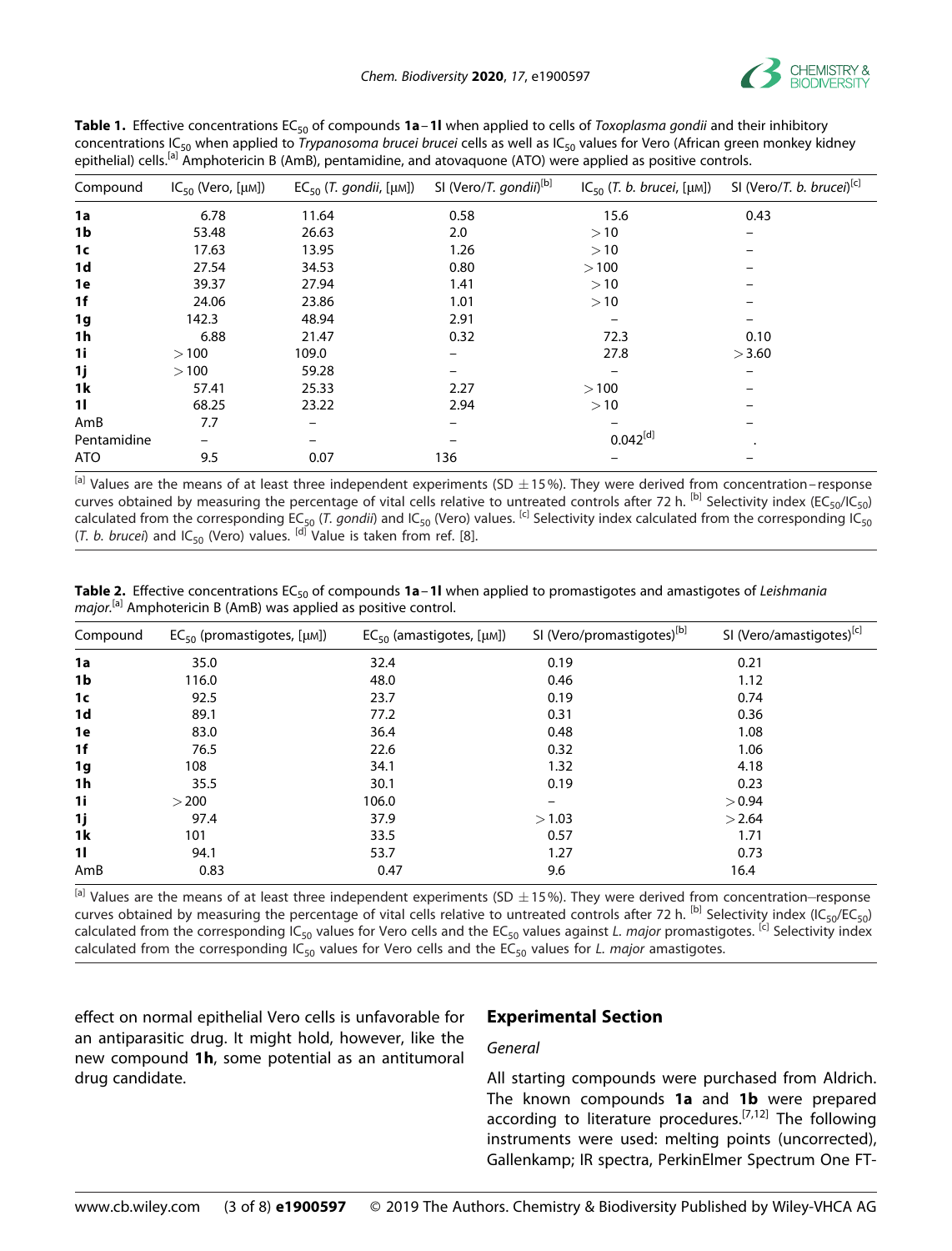

IR spectrophotometer with ATR sampling unit; nuclear magnetic resonance spectra, Bruker Avance 300 spectrometer; chemical shifts are given in parts per million (*δ*) downfield from tetramethylsilane as internal standard; mass spectra, Varian MAT 311A (EI), Q Exactive (ESI, HRMS, solutions of MeCN); microanalyses, PerkinElmer 2400 CHN elemental analyzer. All tested compounds are *>*95% pure by elemental analysis.

**2,2**'**-[(4-Fluorophenyl)methylene]bis(3-hydroxynaphthalene-1,4-dione)** (**1a**). Yield: 69 mg  $(0.15 \text{ mmol}, 30\%)$ . MS: 454  $(21)$   $[M^+]$ , 436  $(21)$ , 408 (31), 252 (100), 224 (22), 196 (27), 174 (63), 105 (68), 76 (46).

**2,2**'**-[(3-Fluorophenyl)methylene]bis(3-hydroxynaphthalene-1,4-dione)** (**1b**). Yield: 68 mg (0.15 mmol, 30%). MS: 454 (83) [M<sup>+</sup>**·** ], 436 (57), 408 (84), 280 (33), 251 (100), 174 (70), 105 (87), 76 (56).

**2,2**'**-[(3,4-Difluorophenyl)methylene]bis(3-hy-**

**droxynaphthalene-1,4-dione)** (**1c**) *– General Procedure.* 2-Hydroxy-1,4-naphthoquinone (174 mg, 1.00 mmol), 3,4-difluorobenzaldehyde (71 mg, 0.5 mmol) and a catalytic amount of *β*-alanine (15 mg) were dissolved in AcOH (8 mL). The reaction mixture was stirred at 50°C for 2 h. The reaction mixture was poured on water (30 mL), the precipitate was collected and dried in vacuum. Yield: 70 mg (0.15 mmol, 30%). Yellow solid. M.p. 109–110°C. ATR-IR: 3340, 1642, 1593, 1515, 1460, 1431, 1362, 1336, 1269, 1211, 1162, 1115, 1044, 1013, 977, 918, 887, 868, 816, 756, 723, 693. <sup>1</sup>H-NMR (300 MHz, CDCl<sub>3</sub>): 6.10 (1 H. s), 7.0-7.2 (3 H, m), 7.6–7.8 (4 H, m), 8.0–8.1 (4 H, m). <sup>13</sup>C-NMR  $(75.5 \text{ MHz}, \text{CDCl}_3): 37.4 \text{ (CH)}, 110.7 \text{ (quinone-C3)},$ 116.7–117.6 (m, fluoroaryl-C2, C5), 122.0 (fluoroaryl-C6), 124.3, 126.4, 126.5, 126.7, 127.3, 129.4, 132.7, 133.3 (aryl-carbons), 135.3–135.6 (m, fluoroaryl-C1), 147.6 (fluoroaryl-C3), 154.3 (C-OH), 181.3 (CO), 184.1 (CO). MS: 472 (63) [M<sup>+</sup>], 454 (55), 426 (72), 270 (100), 242 (22), 214 (36), 174 (86), 105 (86) 76 (52). HR-ESI-MS: calc. for  $C_{27}H_{15}O_6F_{2}$ ,  $[M+H]^+$ , 473.08312; found 473.08213.

**2,2**'**-[(3,5-Difluorophenyl)methylene]bis(3-hy-**

**droxynaphthalene-1,4-dione)** (**1d**). Compound **1d** was prepared analogously to **1c** from 2-hydroxy-1,4 naphthoquinone (174 mg, 1.00 mmol), 3,5-difluorobenzaldehyde (71 mg, 0.5 mmol) and a catalytic amount of *β*-alanine (15 mg) in AcOH (8 mL). Yield: 90 mg (0.21 mmol, 42%). Yellow solid. M.p. 116– 118°C. ATR-IR: 3327, 1649, 1624, 1594, 1459, 1365,

1337, 1300, 1266, 1213, 1158, 1115, 1045, 990, 919, 853, 795, 725, 686. <sup>1</sup>H-NMR (300 MHz, CDCl<sub>3</sub>): 6.14 (1 H, s), 6.6–6.7 (1 H, m), 6.7–6.8 (2 H, m), 7.6–7.8 (4 H, m), 8.0–8.1 (4 H, m). <sup>13</sup>C-NMR (75.5 MHz, CDCl<sub>3</sub>): 37.6 (CH), 101.8–102.5 (m, fluoroaryl-C4), 110.7 (quinone-C3), 111.1–111.5 (m, fluoroaryl-C2, C6), 121.4, 126.4, 126.7, 127.3, 129.4, 132.7, 133.1, 133.3, 135.3 (aryl carbons), 142.7–142.9 (m, fluoroaryl-C1), 154.5 (C-OH), 161.2– 164.6 (m, fluoroaryl-C3, C5), 181.3 (CO), 184.0 (CO). MS: 472 (92) [M<sup>+</sup>· ], 454 (69), 426 (100), 382 (23), 359 (29), 326 (18), 298 (31), 269 (31), 214 (23), 105 (62), 104 (61), 76 (38). HR-ESI-MS: calc. for  $C_{27}H_{15}O_6F_{2}$ ,  $[M+H]^+$ , 473.08312; found 473.08267.

**2,2**'**-[(2,4-Difluorophenyl)methylene]bis(3-hydroxynaphthalene-1,4-dione)** (**1e**). Compound **1e** was prepared analogously to **1c** from 2-hydroxy-1,4 naphthoquinone (174 mg, 1.00 mmol), 2,4-difluorobenzaldehyde (71 mg, 0.5 mmol) and a catalytic amount of *β*-alanine (15 mg) in AcOH (8 mL). Yield: 138 mg (0.29 mmol, 58%). Yellow solid. M.p. 169– 170°C. ATR-IR: 3336, 1647, 1593, 1502, 1461, 1428, 1364, 1338, 1297, 1274, 1258, 1211, 1161, 1139, 1090, 1044, 1012, 967, 938, 903, 848, 816, 798, 782, 722, 693, 679, 646, 608. <sup>1</sup>H-NMR (300 MHz, CDCl<sub>3</sub>): 6.23 (1 H, s), 6.7–6.8 (2 H, m), 7.1–7.2 (1 H, m), 7.6–7.8 (4 H, m), 8.0–8.1 (4 H, m). <sup>13</sup>C-NMR (75.5 MHz, CDCl<sub>3</sub>): 32.1 (CH), 103.1–103.6 (m, fluoroaryl-C3), 110.5–110.8 (m, fluoroaryl-C5, quinone-C3), 121.3, 126.3, 127.2, 129.3, 130.2–130.5 (m), 132.8, 133.1, 135.2 (aryl carbons), 154.0 (C-OH), 161.0-164.0 (m, fluoroaryl-C2, C4), 181.3 (CO), 183.8 (CO). MS: 472 (4) [M<sup>+</sup>], 452 (100), 426 (53), 279 (27), 251 (32), 174 (26), 105 (60), 76 (48). HR-ESI-MS: calc. for  $C_{27}H_{15}O_6F_{2}$ ,  $[M+H]^+$ , 473.08312; found 473.08247.

**2,2**'**-[(2,4,5-Trifluorophenyl)methylene]bis(3-hydroxynaphthalene-1,4-dione)** (**1f**). Compound **1f** was prepared analogously to **1c** from 2-hydroxy-1,4-naphthoquinone (174 mg, 1.00 mmol), 2,4,5-trifluorobenzaldehyde (80 mg, 0.5 mmol) and a catalytic amount of *β*-alanine (15 mg) in AcOH (8 mL). Yield: 130 mg (0.27 mmol, 54%). Yellow solid. M.p. 167–169 °C. ATR-IR: 3347, 1647, 1593, 1513, 1461, 1424, 1364, 1334, 1276, 1261, 1212, 1188, 1151, 1098, 1043, 1011, 970, 938, 911, 870,3 840, 816, 796, 762, 723, 688, 658, 638.  $1$ H-NMR (300 MHz, CDCl<sub>3</sub>): 6.20 (1 H, s), 6.8–6.9 (1 H, m), 7.0–7.1 (1 H, m), 7.6–7.8 (4 H, m), 8.0–8.1 (4 H, m). <sup>13</sup>C-NMR (75.5 MHz, CDCl<sub>3</sub>): 32.0 (CH), 104.9 – 105.3 (m, fluoroaryl-C3), 117.8–118.1 (m, fluoroaryl-C6), 120.7 (fluoroaryl-C6), 126.4, 127.3, 129.2, 132.8, 133.2, 135.3 (aryl carbons), 148.0 (fluoroaryl-C5), 151.0 (fluoroaryl-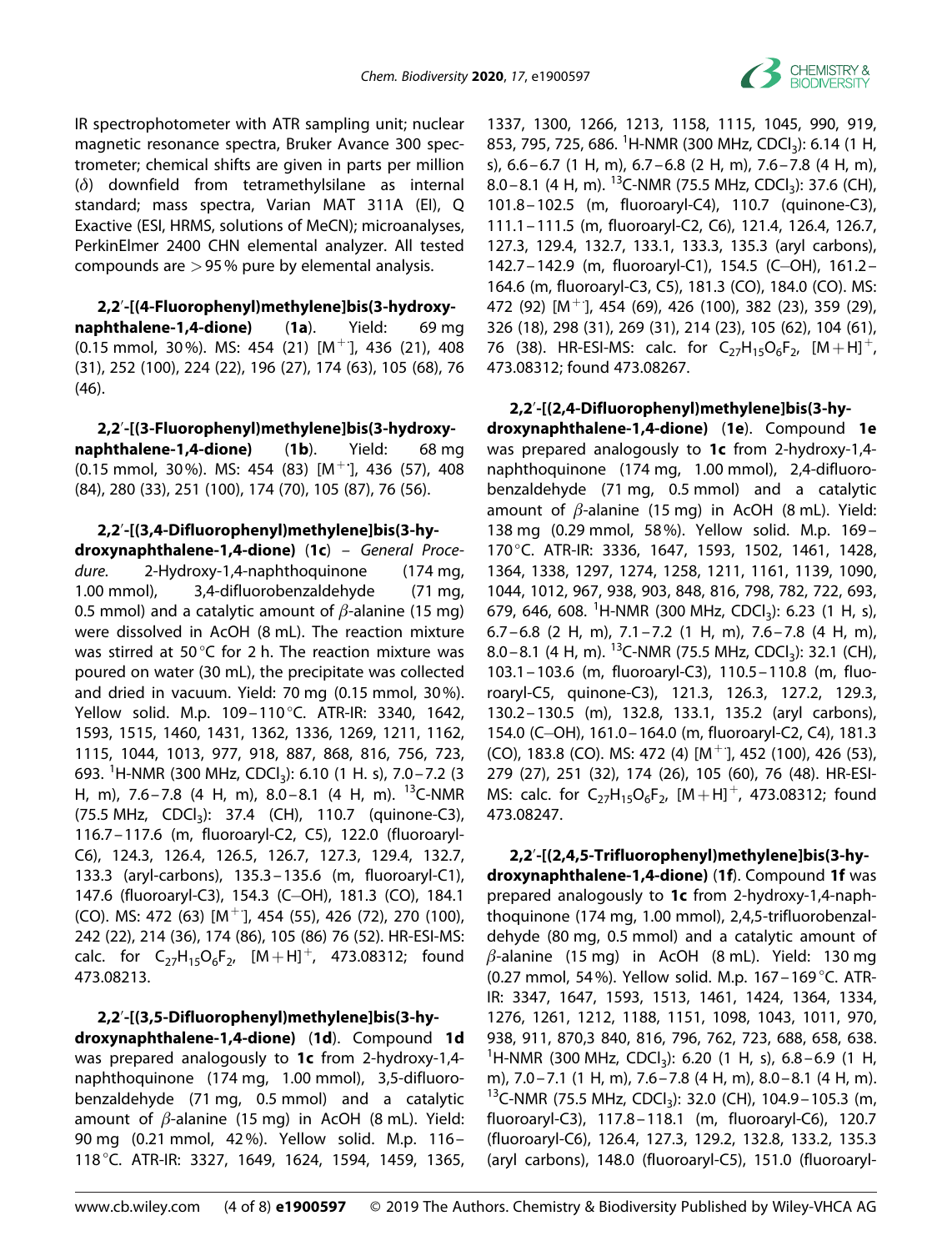

C4), 153.9 (C-OH), 157.5 (fluoroaryl-C2), 181.2 (CO), 183.6 (CO). MS: 490 (9) [M<sup>+</sup>], 470 (100), 444 (76), 298 (37), 288 (31), 269 (47), 104 (72), 76 (54). HR-ESI-MS: calc. for  $C_{27}H_{14}O_6F_3$ ,  $[M+H]^+$ , 491.07370; found: 491.07311.

**2,2**'**-[(3,4,5-Trifluorophenyl)methylene]bis(3-hydroxynaphthalene-1,4-dione)** (**1g**). Compound **1f** was prepared analogously to **1c** from 2-hydroxy-1,4 naphthoquinone (174 mg, 1.00 mmol), 3,4,5-trifluorobenzaldehyde (80 mg, 0.5 mmol) and a catalytic amount of *β*-alanine (15 mg) in AcOH (8 mL). Yield: 120 mg (0.25 mmol, 50%). Yellow solid. M.p. 116– 117°C. ATR-IR: 3318, 1647, 1620, 1593, 1527, 1460, 1444, 1363, 1338, 1260, 1213, 1159, 1040, 998, 971, 919, 879, 868, 852, 817, 797, 725, 700. <sup>1</sup>H-NMR  $(300 \text{ MHz}, \text{CDCl}_3)$ : 6.08 (1 H, s), 6.9 – 7.0 (2 H, m), 7.7 – 7.8 (4 H, m),  $8.1 - 8.2$  (4 H, m). <sup>13</sup>C-NMR (75.5 MHz, CDCl3): 37.5 (CH), 110.7 (quinone-C3), 112.4–112.7 (m, fluoroaryl-C2, C6), 121.3, 126.4, 126.5, 126.7, 127.3, 129.3, 132.7, 133.1, 133.3, 135.3 (aryl carbons), 148.9 (fluoroaryl-C4), 152.5 (fluoroaryl-C3, C5), 154.3 (C-OH), 181.3 (CO), 183.9 (CO). MS: 490 (62) [M<sup>+</sup>], 472 (51), 444 (100), 416 (11), 400 (14), 359 (27), 344 (12), 288 (26), 232 (14), 174 (20), 147 (12), 104 (38), 76 (21). HR-ESI-MS: calc. for  $C_{27}H_{14}O_6F_3$ ,  $[M+H]^+$ , 491.07370; found: 491.07262.

## **2,2**'**-[(Pentafluorophenyl)methylene]bis(3-hy-**

**droxynaphthalene-1,4-dione)** (**1h**). Compound **1h** was prepared analogously to **1c** from 2-hydroxy-1,4 naphthoquinone (174 mg, 1.00 mmol), pentafluorobenzaldehyde (98 mg, 0.5 mmol) and a catalytic amount of *β*-alanine (15 mg) in AcOH (6 mL). Yield: 160 mg (0.30 mmol, 61%). Yellow solid. M.p. 110– 111°C. ATR-IR: 3327, 1648, 1594, 1522, 1499, 1364, 1339, 1275, 1213, 1117, 1045, 999, 977, 911, 785, 724, 699. <sup>1</sup>H-NMR (300 MHz, CDCl<sub>3</sub>): 6.17 (1 H, s), 7.59 (2 H, s), 7.6–7.8 (4 H, m), 8.0–8.1 (4 H, m).  $^{13}$ C-NMR (75.5 MHz, CDCl<sub>3</sub>): 29.1 (CH), 113.8-114.2 (m, fluoroaryl-C1), 119.7, 126.4, 126.9, 127.2, 129.2, 132.7, 133.2, 135.4 (aryl carbons), 137.8–139.2 (m, fluoroaryl-C3, C5), 141.5–142.2 (m, fluoroaryl-C2, C6), 143.7–144.6 (m, fluoroaryl-C2, C6), 147.1–148.6 (m, fluoroaryl-C4), 153.4 (C-OH), 181.1 (CO), 183.4 (CO). MS: 526 (79) [M<sup>+</sup> · ], 506 (66), 480 (100) 434 (20), 359 (36), 334 (64), 305 (51), 174 (38), 105 (78), 104 (79), 76 (47). HR-ESI-MS: calc. for  $C_{27}H_{12}O_6F_5$ ,  $[M+H]^+$ , 527.05486; found 527.05347.

**2,2**'**-[(4-Hydroxy-3-methoxyphenyl)methylene] bis(3-hydroxynaphthalene-1,4-dione)** (**1i**). Com-

pound **1i** was prepared analogously to **1c** from 2 hydroxy-1,4-naphthoquinone (174 mg, 1.00 mmol), vanillin (76 mg, 0.5 mmol) and a catalytic amount of *β*alanine (15 mg) in AcOH (6 mL). Yield: 80 mg (0.17 mmol, 34%). Yellow solid. M.p. 107–108 °C. ATR-IR: 3294, 1645, 1592, 1580, 1513, 1460, 1431, 1362, 1336, 1252, 1206, 1155, 1122, 1030, 972, 915, 867, 813, 796, 722. <sup>1</sup>H-NMR (300 MHz, CDCl<sub>3</sub>): 3.79 (3 H, s), 5.52  $(1 H, s)$ , 6.7–6.8  $(3 H, m)$ , 7.6–7.8  $(4 H, m)$ , 7.9–8.1  $(6 H, m)$ m). <sup>13</sup>C-NMR (75.5 MHz, CDCl<sub>3</sub>): 37.6 (CH), 56.0 (MeO), 110.7 (quinone-C3), 111.3 (phenyl-C2), 114.1 (phenyl-C5), 121.1 (phenyl-C6), 122.9, 126.3, 126.5, 127.2, 129.6, 132.8, 133.2, 135.1 (aryl carbons), 144.6 (phenyl-C4), 146.5 (phenyl-C3), 154.5 (quinone-C-OH), 181.4 (CO), 184.6 (CO). MS: 482 (8) [M<sup>+</sup>], 464 (5), 308 (45), 280 (100), 263 (14), 249 (27), 237 (19), 209 (12), 174 (73), 146 (16), 105 (64), 76 (27). HR-ESI-MS: calc. for  $C_{28}H_{19}O_{8}$ ,  $[M+H]^+$ , 483.10744; found 483.10624.

**2,2**'**-[(3-Hydroxy-4-methoxyphenyl)methylene] bis(3-hydroxynaphthalene-1,4-dione)** (**1j**). Compound **1j** was prepared analogously to **1c** from 2 hydroxy-1,4-naphthoquinone (174 mg, 1.00 mmol), isovanillin (76 mg, 0.5 mmol) and a catalytic amount of *β*-alanine (15 mg) in AcOH (6 mL). Yield: 80 mg (0.17 mmol, 34%). Yellow solid. M.p. 114–116 °C. ATR-IR: 3334, 1646, 1592, 1579, 1510, 1460, 1441, 1362, 1336, 1259, 1211, 1128, 1045, 1023, 981, 916, 885, 868, 798, 740, 723, 692, 656. <sup>1</sup>H-NMR (300 MHz, CDCl<sub>3</sub>): 3.83 (3 H, s), 5.53 (1 H, s), 6.14 (1 H, s), 6.3–6.4 (3 H, m), 7.6– 7.8 (4 H, m), 8.0–8.1 (4 H, m). <sup>13</sup>C-NMR (75.5 MHz, CDCl3): 37.0 (CH), 55.9 (MeO), 110.4 (quinone-C3), 114.6 (phenyl-C5), 119.6 (phenyl-C2), 122.7 (phenyl-C6), 126.3, 126.5, 127.2, 129.6, 131.0, 132.7, 133.2, 135.0 (aryl carbons), 145.5 (phenyl-C4), 154.8 (quinone-C-OH), 181.3 (CO), 184.7 (CO). MS: 482 (5) [M<sup>+</sup>], 308 (47), 280 (100), 265 (22), 249 (27), 237 (25), 209 (17), 174 (87), 146 (23), 105 (97), 76 (42). HR-ESI-MS: calc. for  $C_{28}H_{19}O_{8}$ , [M + H]<sup>+</sup>, 483.10744; found 483.10706.

**2,2**'**-[(Furan-2-yl)methylene]bis(3-hydroxynaphthalene-1,4-dione)** (**1k**). Compound **1k** was prepared analogously to **1c** from 2-hydroxy-1,4-naphthoquinone (174 mg, 1.00 mmol), furfural (57 mg, 0.5 mmol) and a catalytic amount of *β*-alanine (15 mg) in AcOH (6 mL). Yield: 80 mg (0.19 mmol, 38%). Yellow solid. M.p. 118– 120°C. ATR-IR: 3329, 1647, 1592, 1580, 1501, 1460, 1363, 1336, 1261, 1212, 1160, 1142, 1092, 1074, 1043, 1011, 970, 883, 869, 819, 797, 761, 722. <sup>1</sup> H-NMR (300 MHz, CDCl<sub>3</sub>): 6.09 (1 H, d, J = 3.3), 6.20 (1 H, s), 6.2–6.3 (1 H, m), 7.3–7.4 (1 H, m), 7.6–7.8 (4 H, m), 8.0–8.1 (4 H, m), 8.2–8.3 (2 H, br. s). <sup>13</sup>C-NMR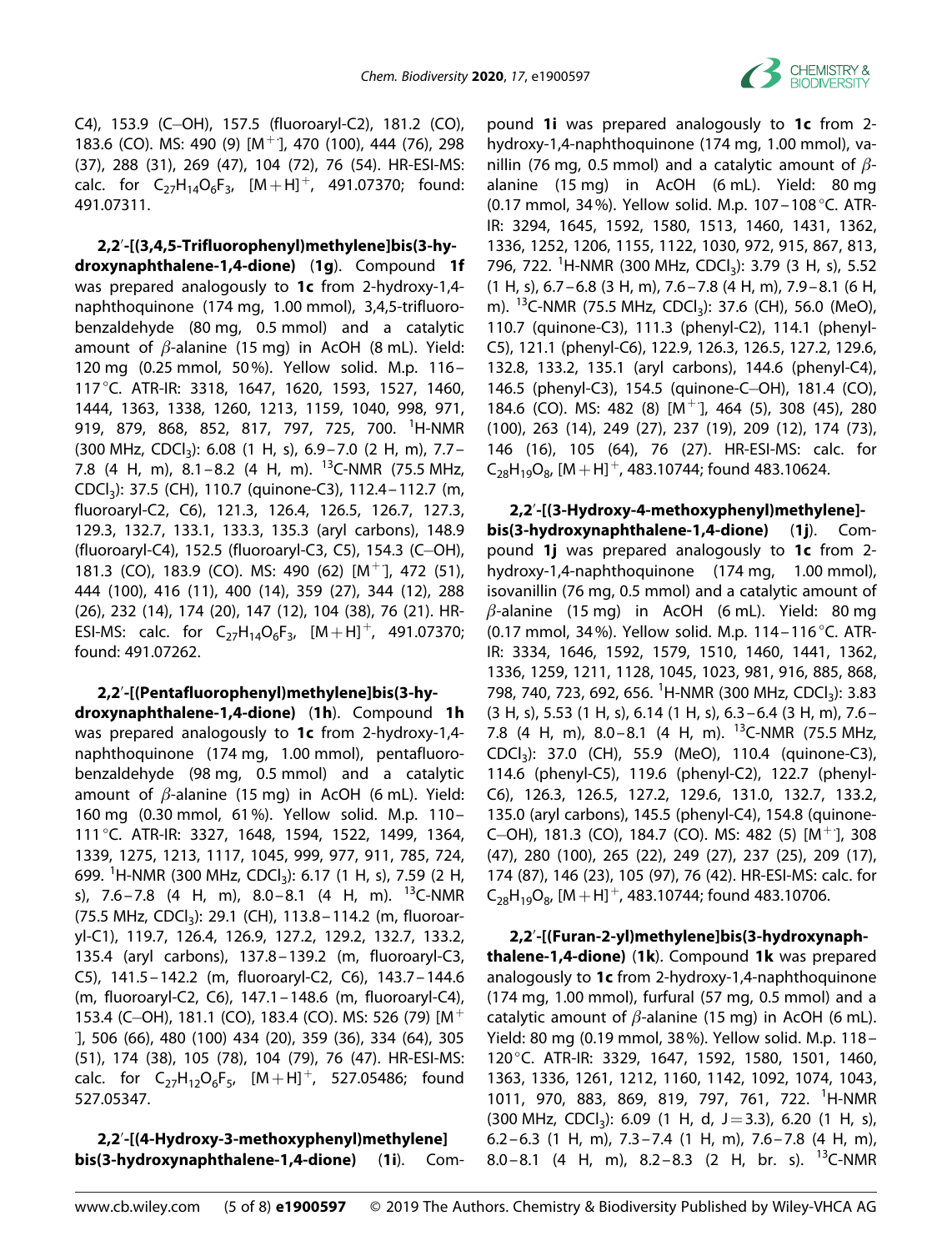

(75.5 MHz, CDCl<sub>3</sub>): 31.8 (CH), 107.2 (furyl-C3), 110.5 (quinone-C3), 120.7, 126.4, 127.2, 129.6, 132.6, 133.3, 135.0 (aryl carbons), 141.8 (furyl-C5), 150.5 (furyl-C2), 154.8 (C-OH), 181.2 (CO), 184.3 (CO). MS: 426 (43)  $IM<sup>+</sup>$ · ], 224 (42), 174 (100), 146 (22), 105 (78), 77 (23). HR-ESI-MS: calc. for  $C_{25}H_{15}O_{7}$ ,  $[M+H]^{+}$ , 427.08123; found 427.08009.

**2,2**'**-[(Furan-3-yl)methylene]bis(3-hydroxynaphthalene-1,4-dione)** (**1l**). Compound **1l** was prepared analogously to **1c** from 2-hydroxy-1,4-naphthoquinone (174 mg, 1.00 mmol), furyl-3-aldehyde (57 mg, 0.5 mmol) and a catalytic amount of *β*-alanine (15 mg) in AcOH (6 mL). Yield: 100 mg (0.24 mmol, 48%). Yellow solid. M.p. 167–170°C. ATR-IR: 3328, 1646, 1592, 1579, 1502, 1460, 1362, 1336, 1264, 1219, 1158, 1071, 1044, 1024, 967, 920, 891, 872, 793, 756, 739, 722, 682, 658. <sup>1</sup>H-NMR (300 MHz, CDCl<sub>3</sub>): 6.0–6.1 (1 H, m), 6.3–6.4 (1 H, m), 7.3–7.4 (1 H, m), 7.6–7.8 (4 H, m), 8.0–8.1 (4 H, m). <sup>13</sup>C-NMR (75.5 MHz, CDCl<sub>3</sub>): 28.9 (CH), 111.5 (quinone-C3), 121.9, 122.2, 126.4, 127.1, 129.6, 132.6, 133.3, 135.0 (aryl carbons), 140.2 (furyl-C2), 143.0 (furyl-C5), 154.9 (C-OH), 181.2 (CO), 184.8 (CO). MS: 426 (14) [M<sup>+</sup>], 252 (21), 224 (66), 196 (57), 174 (100), 146 (24), 139 (27), 105 (96), 76 (42). HR-ESI-MS: calc. for  $C_{25}H_{15}O_7$ ,  $[M+H]^+$ , 427.08123; found 427.08056.

## Toxoplasma gondii *Culture Conditions*

Serial passages of the cell lines Vero (ATCC® CCL81™, USA) were used for the cultivation of *T. gondii* tachyzoites of the RH strains (a gift from Dr. Saeed El-Ashram, State Key Laboratory for Agrobiotechnology, China Agricultural University, Beijing, China). Vero cells were cultured by using RPMI 1640 medium (Sigma, USA) with heat-inactivated 10% fetal bovine serum (FBS, Invitrogen, USA) in a humidified 5%  $CO<sub>2</sub>$ atmosphere at 37 °C. 96-Well plates  $(5 \times 10^3 \text{ cells/well})$ in 200 μL RPMI 1640 medium) were used for the cultivation of the Vero cells and then incubated at 37 °C and 5% CO<sub>2</sub> for one day, followed by removal of medium and washing the cells with phosphate buffered saline (PBS). Then, RPMI 1640 medium with 2% FBS containing tachyzoites (RH strains) of *T. gondii* at a ratio of 5 (parasite): 1 (Vero cells) was added. After incubation at 37 $^{\circ}$ C and 5% CO<sub>2</sub> for 5 h, cells were washed with PBS and then overlaid with medium containing tested compounds or atovaquone (50, 25, 12.5, 6.25, 3.13, 1.65, and 0.75  $\mu$ g mL<sup>-1</sup>).

After incubation at 37 $^{\circ}$ C and 5% CO<sub>2</sub> for 72 h, the cells were stained with 1% toluidine blue after washing with PBS and fixation in 10% formalin. The cells were examined under an inverted photomicroscope (MCD-400, Leica, Japan) to determine the infection index (number of infected cells from 200 tested cells) of *T. gondii.*[13,14]

## Leishmania major *Promastigotes and Amastigotes*

Promastigotes of *L. major* were isolated from a Saudi male patient in February 2016 and maintained at 26°C in Schneider's Drosophila medium (Invitrogen, USA) supplemented with 10% heat inactivated FBS (Invitrogen, USA) and antibiotics in a tissue culture flask with weekly transfers. Promastigotes were cryopreserved in liquid nitrogen at concentrations of  $3 \times 10^6$  parasite/ml. The virulence of *L. major* parasites was maintained by passing in female BALB/c mice by injecting hind footpads with  $1 \times 10^6$  stationary-phase promastigotes. After 8 weeks, *L. major* amastigotes were isolated from mice. Isolated amastigotes were transformed to promastigote forms by culturing at 26°C in Schneider's medium supplemented with 10% FBS and antibiotics. For infection, amastigote-derived promastigotes with less than five *in vitro* passages were used. Male and female BALB/c mice were obtained from Pharmaceutical College, King Saud University, Kingdom of Saudi Arabia, and maintained in specific pathogen-free facilities.

In order to evaluate the activity of tested compounds against *L. major* promastigotes, promastigotes from logarithmic-phase cultured in phenol red-free RPMI 1640 medium (Invitrogen, USA) with 10% FBS were suspended on 96-wells plates to yield  $10^6$  cells  $mL^{-1}$  (200  $\mu$ L/well) after hemocytometer counting. Compounds were added to obtain the final concentrations (50, 25, 12.5, 6.25, 3.13, 1.65, and 0.75  $\mu$ gmL<sup>-1</sup>). Negative control wells containing cultures with DMSO (1%) and without compound and positive control wells containing cultures with decreasing concentration of amphotericin B (reference compound, 50, 25, 12.5, 6.25, 3.13, 1.65, and 0.75  $\mu$ g mL<sup>-1</sup>) were used. Plates were incubated at 26°C for 72 h to evaluate the antiproliferative effect. The number of viable promastigotes were assessed by colorimetric method using the tetrazolium salt colorimetric assay (MTT). It measures the reduction of the MTT component into an insoluble formazan product. This colored product was solubilized by adding detergent solution to lyse the cells. The samples were analyzed by using a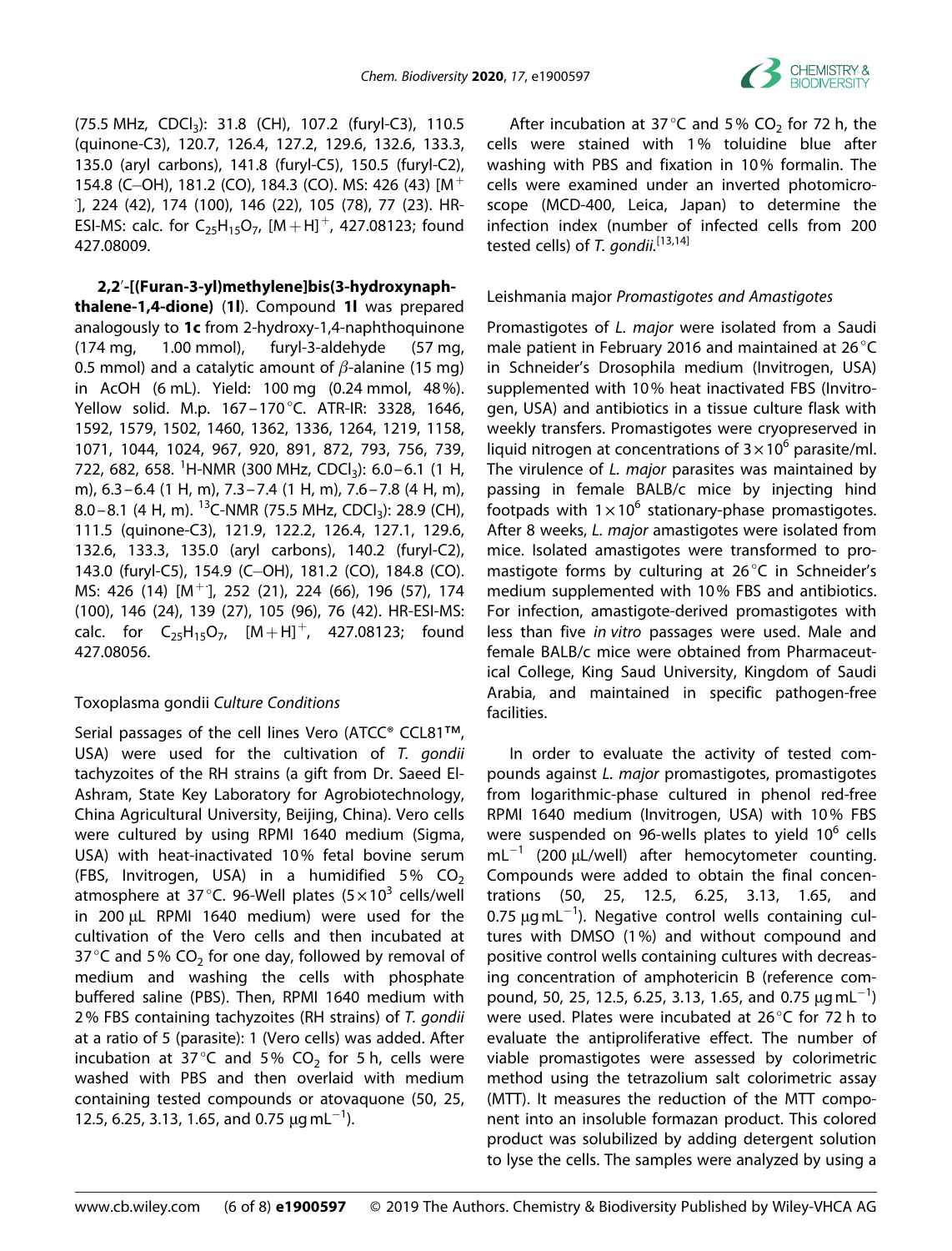

microplate absorbance spectrophotometer (xMark, Bio-Rad, USA) at 570 nm.<sup>[14]</sup>

In order to evaluate the activity of tested compounds against amastigotes in macrophages, peritoneal macrophages from female BALB/c mice (6–8 weeks of age) were collected by aspiration, then  $5\times$  $10<sup>4</sup>$  cells/well were seeded on 96-wells plates in RPMI 1640 medium with 10% FBS for 4 h at 37 °C in 5% CO<sub>2</sub> atmosphere to promote cell adhesion. Medium was discarded and washed with PBS. 200 μL of solution containing *L. major* promastigotes (at a ratio of 10 promastigotes: 1 macrophage in RPMI 1640 medium with 10% FBS) were added per well. Plates were incubated for 24 h at 37 $^{\circ}$ C in humidified 5% CO<sub>2</sub> atmosphere to allow infection and amastigote differentiation. Then, the infected macrophages were washed three times with PBS to remove the free promastigotes and overlaid with fresh RPMI 1640 medium containing compounds at final concentrations (50, 25, 12.5, 6.25, 3.13, 1.65, and 0.75  $\mu$ gmL<sup>-1</sup>) and cells were incubated at 37 $^{\circ}$ C in humidified 5% CO<sub>2</sub> atmosphere for 72 h. Negative control containing cultures with DMSO (1%) and without compounds and positive control wells containing cultures with decreasing concentration of amphotericin B (reference compound, 50, 25, 12.5, 6.25, 3.13, 1.65, and 0.75  $\mu$ gmL $^{-1}$ ) were used. The percentage of infected macrophages was evaluated microscopically after removing medium, washing, fixation, Giemsa staining.<sup>[14]</sup>

# *Trypanosoma Cell Line and Culture Conditions*

Cells of the *T. b. brucei* bloodstream trypomastigote cell lines Lister 427 were maintained in HMI-9 medium, pH 7.5, supplemented with 10% FBS in a humidified 5% CO<sub>2</sub> atmosphere at 37 $^{\circ}$ C.<sup>[15]</sup>

# *Alamar Blue (AB) Assay*

The AB assay was used to identify viable cells after treatment with drug candidates.<sup>[16–19]</sup> This assay was based on the irreversible reaction of the blue dye resazurin and NADH to pink resofurin in intact cells. *T. b. brucei* cells (8000/well) were seeded on 96-well microplates, treated with the tested compounds (dissolved in DMSO) and incubated for 72 h (5%  $CO<sub>2</sub>$ , 95% humidity, 37 °C). 10 μL of the AB reagent (500 mm resazurin sodium salt in PBS) were added and incubated for further 4 h at 37 °C. The fluorescence (extinction at 544 nm, emission at 590 nm) was

measured on an Omega Fluostar (BMG Labtech) fluorescence plate reader.

## *Cytotoxicity Assay*

MTT assay was carried out for cytotoxicity evaluation of compounds. Briefly, Vero cells were cultured in 96 well plates  $(5 \times 10^3 \text{ cells/well}/200 \text{ µ})$  for 24 h in RPMI 1640 medium with 10% FBS and 5% CO<sub>2</sub> at 37°C. Cells were washed with PBS and treated with tested compounds for 72 h at varying concentrations (50, 25, 12.5, 6.25, 3.13, 1.65, and 0.75  $\mu$ gmL<sup>-1</sup>) in medium with 10% FBS. As negative control, cells were treated with medium only. Thereafter, the supernatant was removed and 50 μL RPMI 1640 medium containing 14  $\mu$ L MTT (5 mg mL<sup>-1</sup>) were added and incubated for 4 h. After that, the supernatant was removed and 150 μL DMSO were added in order to dissolve the formazan. Microplate absorbance spectrophotometer was applied for colorimetric analysis (*λ*=540 nm). Cytotoxic effects were expressed by  $IC_{50}$  values (concentration that caused a 50% reduction in viable cells).[14,20]

# **Acknowledgements**

The authors gratefully acknowledge Qassim University, represented by the Deanship of Scientific Research on the material support for this research under the number cosao-2018-1-14-s-3859 during the academic year 1439 AH/2018 AD.

# **Author Contribution Statement**

B. B. prepared the tested compounds and wrote the article. I. S. N., T. K. and J. J. carried out the antiparasitic assays. W. S. K., K. E. and R. S. provided the material, supervised the work and proofread the article.

# **References**

- [1] M. Cholewinski, M. Derda, E. Hadas, 'Parasitic diseases in humans transmitted by vectors', *Ann. Parasitol. Hum. Comp.* **2015**, *61*, 137–157.
- [2] A. K. Mitra, A. R. Mason, 'Neglected tropical diseases: Epidemiology and global burden', *Trop. Med. Infect. Dis.* **2017**, *2*, 36.
- [3] P. M. Cheuka, G. Mayoka, P. Mutai, K. Chibale, 'The role of natural products in drug discovery and development